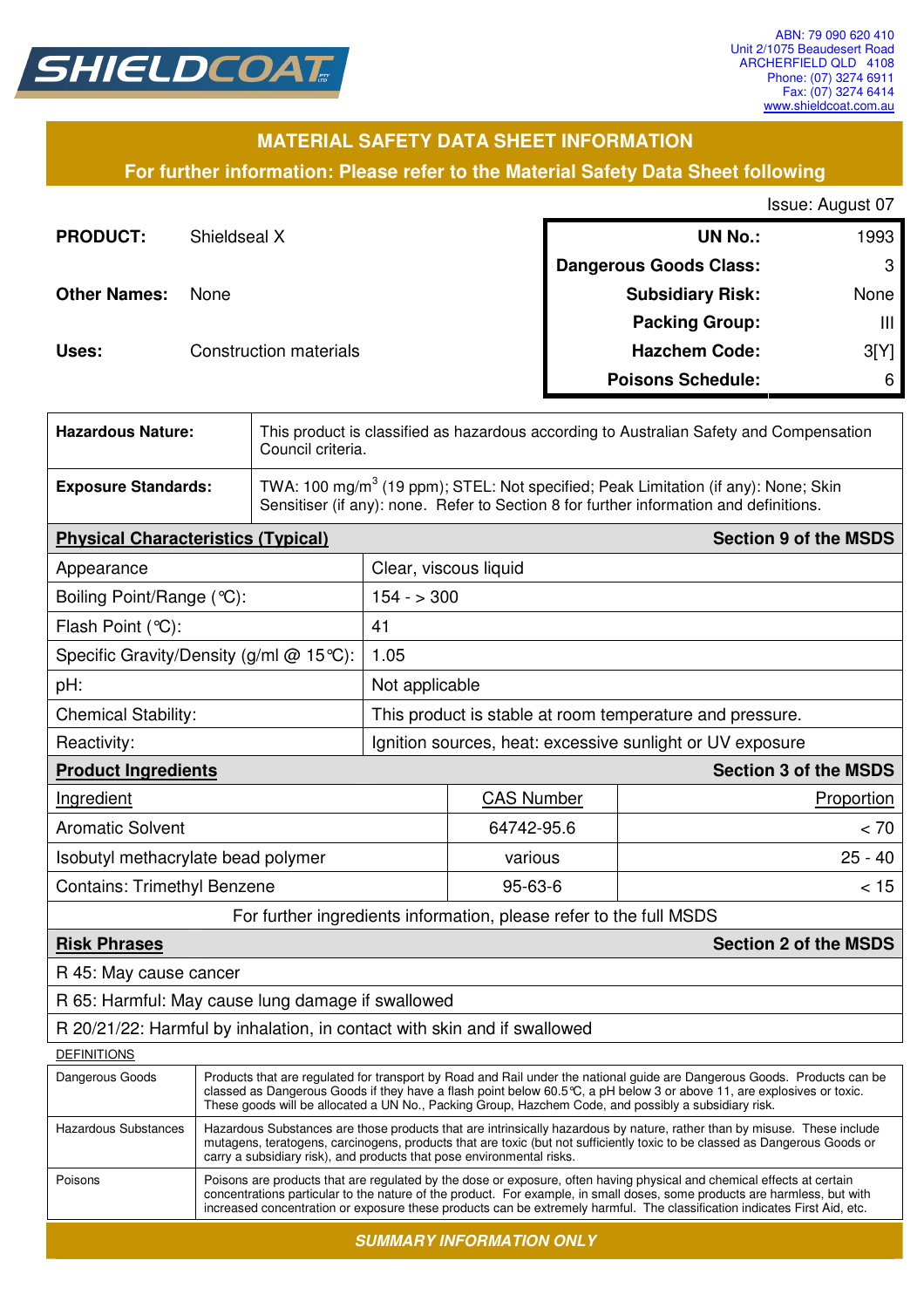

# **1. IDENTIFICATION**

| <b>Product Name:</b>      | Shieldseal X                                 |
|---------------------------|----------------------------------------------|
| <b>Other Names:</b>       | None                                         |
| <b>Chemical Family:</b>   | Resin/solvent solution                       |
| <b>Molecular Formula:</b> | Not Applicable                               |
| <b>Recommended Use:</b>   | <b>Construction materials</b>                |
| Supplier:                 | <b>Shieldcoat Pty Ltd</b>                    |
| ABN:                      | 79 090 620 410                               |
| <b>Address:</b>           | 2/1075 Beaudesert Road, Archerfield Qld 4108 |
| Telephone:                | +61 7 3274 6911                              |
| Fax:                      | +61 7 3274 6414                              |
| <b>Emergency Phone:</b>   | 0414 479 458                                 |
| All other inquiries:      | +61 7 3274 6911                              |

# **2. HAZARDS IDENTIFICATION**

## **Hazard Classification**

This product is classified as hazardous according to Australian Safety and Compensation Council criteria.

### **Hazard Category**

Carc. Cat 2; T: Toxic; Xn: Harmful

### **Risk Phrases**

R 45: May cause cancer

R 65: Harmful: May cause lung damage if swallowed

R 20/21/22: Harmful by inhalation, in contact with skin and if swallowed

#### **Safety Phrases**

S 2: Keep out of the reach of children

S 9: Keep container in a well-ventilated place

S 16: Keep away from sources of ignition

S 23: Do not breath vapour/mist/spray

S 24/25: Avoid contact with skin and eyes

S 45: In case of accident or if you feel unwell, seek medical advice immediately (show the label whenever possible)

S 53: Avoid exposure - obtain special instructions before use

### **Dangerous Goods Classification** 3

### **Poisons Schedule** 6

## **3. COMPOSITION: Information on Ingredients**

| <b>Chemical Ingredient</b>                  | <b>CAS Number</b> | <b>Proportion (% v/v)</b> |
|---------------------------------------------|-------------------|---------------------------|
| <b>Aromatic Solvent</b>                     | 64742-95.6        | < 70                      |
| Isobutyl methacrylate bead polymer          | various           | $25 - 40$                 |
| <b>Contains: Trimethyl Benzene</b>          | $95 - 63 - 6$     | < 15                      |
| Mesitylene                                  | 108-67-8          | < 8.0                     |
| Propylbenzene and Isopropylbenzene (Cumene) | $98 - 82 - 8$     | < 4.0                     |
| Xylene, mixed isomers                       | 1330-20-7         | < 0.5                     |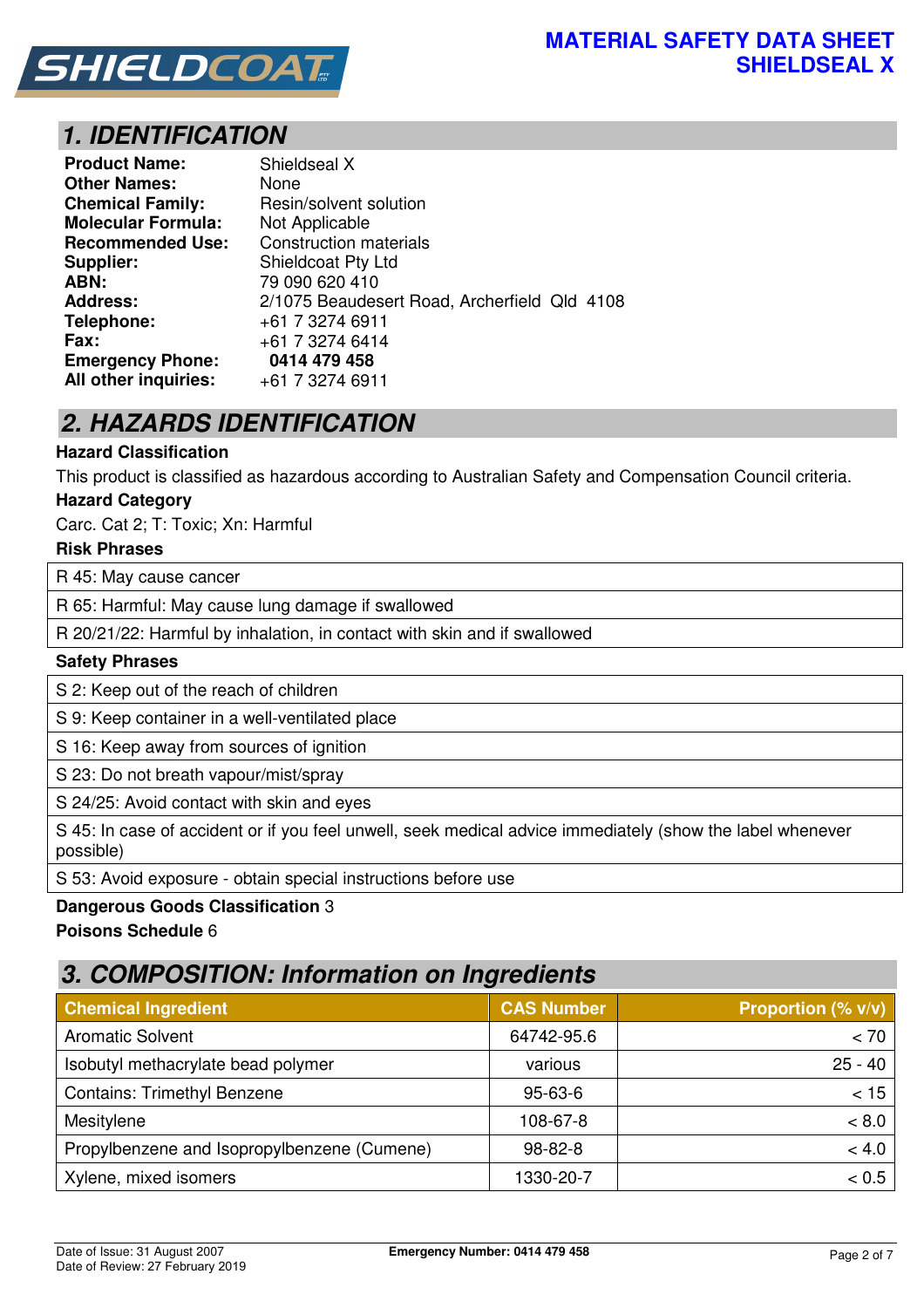

# **4. FIRST AID MEASURES**

# **For advice, contact Poisons Information Centre (Phone Australia: 13 1126) or a doctor.**

## **Ingestion**

If swallowed, DO NOT induce vomiting. Keep at rest. Seek immediate medical attention.

## **Eye Contact**

Flush eyes with large amounts of water until irritation subsides. Seek immediate medical attention.

## **Skin Contact**

Flush area with large amounts of water and wash area with soap if available. Remove contaminated clothing, including shoes, and launder before reuse. Seek medical attention for skin irritations.

### **Inhalation**

Using proper respiratory protection, immediately remove the affective victim from exposure. Administer artificial respiration if breathing has stopped. Keep at rest. Seek immediate medical attention.

## **First Aid Facilities**

Provide eye baths and safety showers.

## **Medical Attention**

Treat according to symptoms. Avoid gastric lavage - aspiration of product to the lungs may result in chemical pneumonitis.

# **5. FIRE FIGHTING MEASURES**

Shut off product that may 'fuel' a fire if safe to do so. Allow trained personnel to attend a fire in progress providing fire fighters with this Material Safety Data Sheet. Prevent extinguishing media from escaping to drains and waterways.

## **Suitable Extinguishing Media**

Dry chemical or foam

## **Hazards from combustion products**

Carbon dioxide and carbon monoxide

### **Precautions for fire fighters and special protective equipment**

Full protective clothing and self-contained breathing apparatus

### **Hazchem Code**

3[Y]

# **6. ACCIDENTAL RELEASE MEASURES**

## **Emergency Procedures**

Prevent product from escaping to drains and waterways. Contain leaking packaging in a containment drum. Prevent vapours or dusts from building up in confined areas. Ensure that drain valves are closed at all times. Clean up and report spills immediately.

## **Methods and materials for containment**

## **Major Land Spill**

- Eliminate sources of ignition.
- Warn occupants of downwind areas of possible fire and explosion hazard, where present.
- Prevent product from entering sewers, watercourses, or low-lying areas.
- Keep the public away from the area.
- Shut off the source of the spill if possible and safe to do so.
- Advise authorities if substance has entered a watercourse or sewer or has contaminated soil or vegetation.
- Take measures to minimise the effect on the ground water.
- Contain the spilled product using the resources in the spill kit.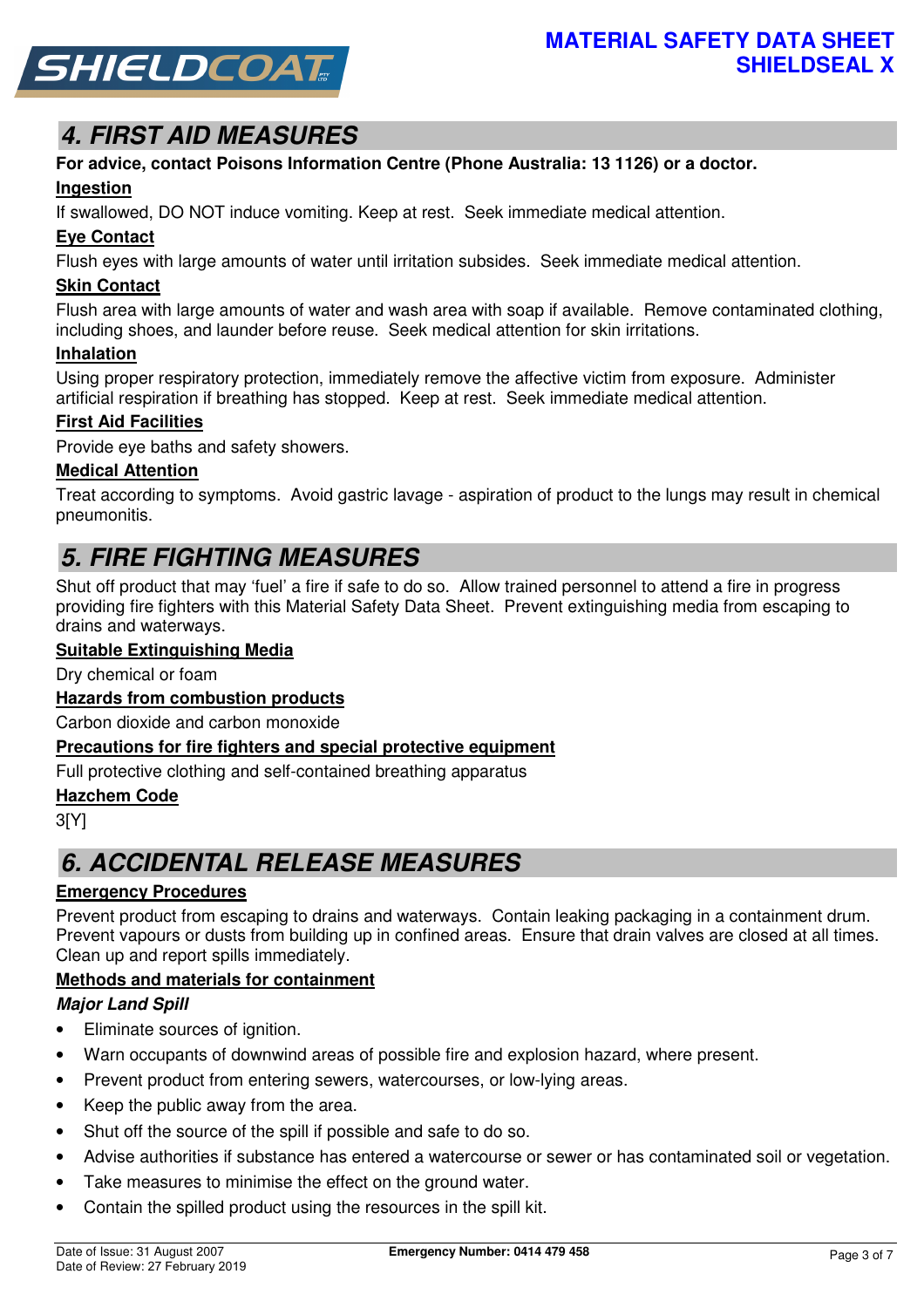## **MATERIAL SAFETY DATA SHEET SHIELDSEAL X**



- Recover by pumping use explosion proof pump or hand pump or with a suitable absorbent material.
- Consult an expert on disposal of recovered material and ensure conformity to local disposal regulations.
- See "First Aid Measures" and "Stability and Reactivity"

## **Major Water Spill**

- Eliminate any sources of ignition.
- Warn occupants and shipping in downwind areas of possible fire and explosion hazard, where present.
- Notify the port or relevant authority and keep the public away from the area.
- Shut off the source of the spill if possible and safe to do so.
- Confine the spill if possible.
- Remove the product from the surface by skimming or with suitable absorbent material.
- Consult an expert on disposal of recovered material and ensure conformity to local disposal regulations.
- See "First Aid Measures" and "Stability and Reactivity".

# **7. HANDLING AND STORAGE**

## **Precautions for Safe Handling**

This product is flammable. Do not open near open flame, sources of heat or ignition. No smoking. Keep container closed. Handle containers with care. Open slowly to control possible pressure release. Use grounding leads to avoid discharge (electrical

## **Conditions for Safe Storage**

Store in a cool, dry place away from direct sunlight. Do not pressurise, cut, heat or weld containers - residual vapours are flammable. This product is flammable and will fuel a fire in progress.

## **Incompatible Materials**

Natural Rubber, Butyl Rubber, EPDM, Polystyrene

# **8. EXPOSURE CONTROLS: PERSONAL PROTECTION**

## **National Exposure Standards**

The time weighted average concentration (TWA) for this product is: 100 mg/m<sup>3</sup> (19 ppm), which means the highest allowable exposure concentration in an eight-hour day for a five-day working week. The short term exposure limit (STEL) is: Not specified, which is the maximum allowable exposure concentration at any time. Replacing a TWA or STEL value for some products is a Peak Limitation value (Peak): None applies in this case. In addition to the exposure concentrations may be a subsidiary caution in such cases where the product is a skin sensitiser, represented as (Sk), where none applies in this case.

## **Biological Limit Values (BLV)**

No data available

## **Engineering Controls: Ventilation**

The use of local exhaust ventilation is recommended to control process emissions near the source. Laboratory samples should be handled in a fume hood. Provide mechanical ventilation of confined spaces. Use explosion proof equipment.

## **Personal Protective Equipment**

**Respiratory Protection:** Where concentrations in air may approach or exceed the limits described in the National Exposure Standards, it is recommended to use a half-face filter mask to protect from overexposure by inhalation. A type 'A' filter material is considered suitable for this product.

**Eye Protection:** Always use safety glasses or a face shield when handling this product.

**Skin/Body Protection:** Always wear long sleeves, long trousers, or coveralls, and enclosed footwear or safety boots when handling this product. It is recommended that chemical resistant gloves be worn when handling this product.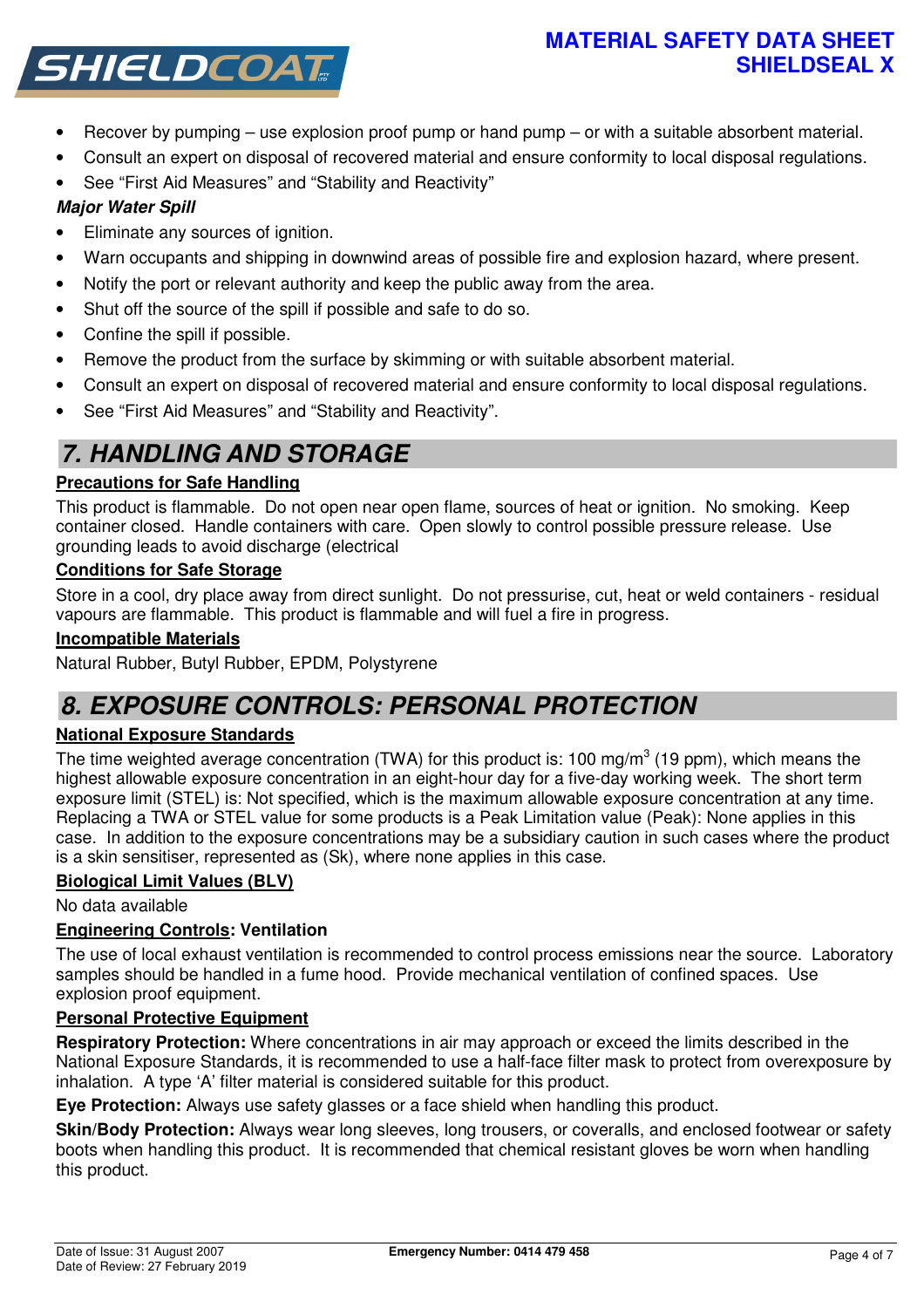



# **9. PHYSICAL AND CHEMICAL PROPERTIES**

| <b>Property</b>                 | <b>Unit of measurement</b> | <b>Typical Value</b>     |
|---------------------------------|----------------------------|--------------------------|
| Appearance                      | None                       | Clear, viscous liquid    |
| <b>Boiling Point/Range</b>      | $\mathrm{C}$               | $154 - 300$              |
| <b>Flash Point</b>              | $\mathrm{C}$               | 41                       |
| SG/Density (@ 15℃)              | $g/ml$ ; kgm <sup>-3</sup> | 1.05                     |
| Vapour Pressure @ 20℃           | kPa                        | No data available        |
| Vapour Density @ 20 °C          | $g/ml$ ; kgm <sup>-3</sup> | No data available        |
| <b>Autoignition Temperature</b> | $\mathrm{C}$               | > 250                    |
| Explosive Limits in Air         | % vol/vol                  | $1.0 - 7.0$              |
| Viscosity @ 20°C                | cPs, mPas                  | > 200                    |
| Percent volatiles               | % vol/vol                  | $~50\%$                  |
| Acidity/alkalinity as pH        | None                       | Not applicable           |
| Solubility in Water             | g/                         | Insoluble in water       |
| Other solvents                  | -                          | aromatic solvents blends |

The values listed are indicative of this product's physical and chemical properties. For a full product specification, please consult the Technical Data Sheet.

# **10. STABILITY AND REACTIVITY**

## **Chemical stability**

This product is stable at room temperature and pressure.

## **Conditions to avoid**

Ignition sources, heat: excessive sunlight or UV exposure

## **Hazardous decomposition products**

Carbon dioxide, carbon monoxide, complex polymers

### **Hazardous reactions**

Mixing with strong oxidising agents causes violent reactions

### **Hazardous polymerisation**

Will not occur

## **11. TOXICOLOGICAL INFORMATION**

### **Acute Effects**

### **Ingestion**

If swallowed, may cause lung damage on vomiting. Will cause central nervous system depression. May cause discomfort on swallowing. Vapours will cause drowsiness and dizziness and ingestion may result in headaches and nausea.

## **Eye Contact**

Harmful by inhalation. Vapours will cause dizziness and drowsiness. There is the possibility of organ damage over prolonged use or exposure. Central Nervous System depression includes nausea, headaches, dizziness, and possibly loss of consciousness.

### **Skin Contact**

Eye contact with this product will cause redness and swelling with a burning sensation and blurred vision.

### **Inhalation**

This product is irritating to the skin with prolonged exposure. It may result in dryness and cracking.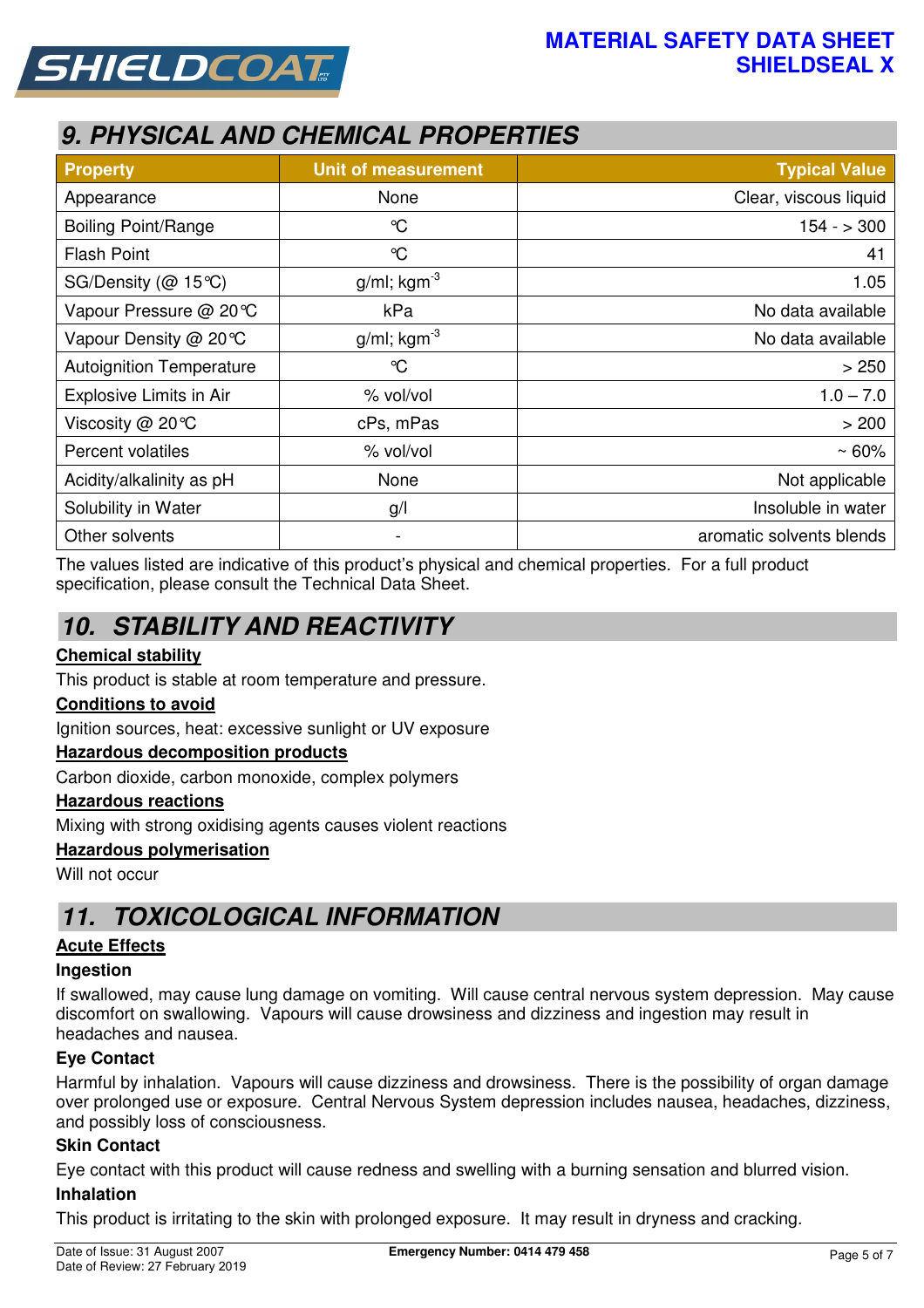

## **Chronic Effects**

This IARC has evaluated all products with this CAS Number identification and classified it as a "possible human carcinogen" (Group 2B) based on sufficient evidence for cancer in exposed humans.

### **Other Health Effects Information**

Persons with pre-exisiting liver, kidney, central nervous system or skin complaints should avoid unnecessary exposure to this product. Every effort to protect eyes, respiratory tract and skin exposure should be taken in these circumstances.

### **Toxicological Information**

Oral  $LD_{50}$ : Rat: 8400 mg/kg Dermal LD<sub>50</sub>: No data available

## **12. ECOLOGICAL INFORMATION**

### **Ecotoxicity**

### **Aquatic Toxicity:**

| Fish Toxicity $LC_{50}$ :        | Toxic: 1 - 10 mg/l |
|----------------------------------|--------------------|
| Daphnia Magna EC <sub>50</sub> : | No data available  |
| Blue-green algae:                | No data available  |
| Green algae:                     | Toxic: 1 - 10 mg/l |

### **Persistence/Biodegradability:**

This product is highly volatile and will rapidly evaporate to the air if released into the water

### **Mobility:**

Readily biodegradable. Oxidises rapidly by photo-chemical reactions in air.

## **13. DISPOSAL CONSIDERATIONS**

### **Disposal Methods**

Empty packaging should be taken for recycling, recovery or disposal through a suitably qualified or licensed contractor. Care should be taken to ensure compliance with national and local authorities. Packaging may still contain product residue that may be harmful. Ensure that empty packaging is managed in accordance with Dangerous Goods regulations.

### **Special Precautions**

This product is not suitable for disposal by either landfill or via municipal sewers, drains, natural streams or rivers. This product is ashless and can be incinerated in a regulated facility. In the absence of a designated industrial incinerator, this product should be treated and disposed through chemical waste treatment, or considered for use in solvent recycling.

## **14. TRANSPORT INFORMATION**

| <b>Road and Rail Transport</b> |                             | <b>Marine Transport</b>    |                             | <b>Air Transport</b>       |                             |
|--------------------------------|-----------------------------|----------------------------|-----------------------------|----------------------------|-----------------------------|
| UN No.                         | 1993                        | UN No.                     | 1993                        | UN No.                     | 1993                        |
| Proper<br>Shipping<br>Name     | Flammable<br>Liquids, N.O.S | Proper<br>Shipping<br>Name | Flammable<br>Liquids, N.O.S | Proper<br>Shipping<br>Name | Flammable<br>Liquids, N.O.S |
| <b>DG Class</b>                | 3                           | <b>DG Class</b>            | 3                           | <b>DG Class</b>            | 3                           |
| Sub. Risk                      | None                        | Sub. Risk                  | None                        | Sub. Risk                  | None                        |
| Packing<br>Group               | Ш                           | Packing<br>Group           | $\mathbf{III}$              | Packing<br>Group           | $\mathbf{III}$              |
| Hazchem                        | 3[Y]                        | Hazchem                    | 3[Y]                        | Hazchem                    | 3[Y]                        |